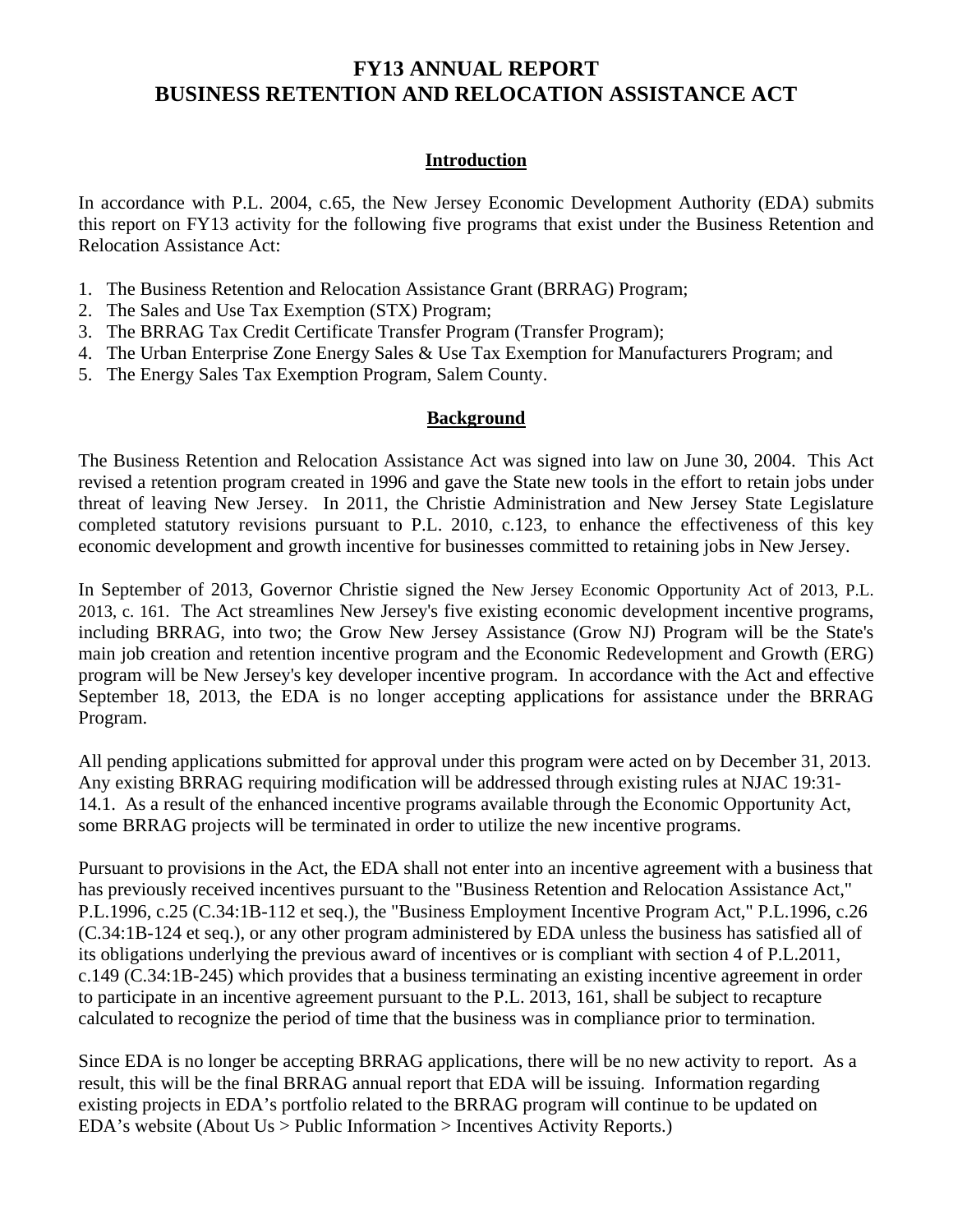## **BRRAG and STX Program Activity – FY2013**

Fifteen BRRAG and STX grants were executed for fourteen companies in FY13. These projects represent more than \$103 million of new estimated capital investment and the retention of more than 3,200 jobs in the Garden State. Following are the fourteen companies that executed BRRAG/STX Project Agreement contracts in FY13: (**\*Not all projects have utilized their tax credits as projects may not yet be completed.)** 

| Company                   | Program      | <b>Location</b><br><b>Industry</b> |                     | <b>Estimated</b> | Capital           | <b>Jobs</b>     |
|---------------------------|--------------|------------------------------------|---------------------|------------------|-------------------|-----------------|
|                           |              |                                    |                     | <b>Benefit</b>   | <b>Investment</b> | <b>Retained</b> |
| IPAK, Inc.                | <b>BRRAG</b> | Printing and<br>Packaging          | West Deptford       | \$191,250        | \$3,425,000       |                 |
| <b>DACO</b> Limited       | <b>BRRAG</b> | Manufacturing                      | Boonton             | \$198,000        | \$1,100,000       | 88              |
| Partnership               |              |                                    |                     |                  |                   |                 |
| <b>Bayer HealthCare</b>   | <b>BRRAG</b> | Pharma                             | <b>East Hanover</b> | \$14,094,000     | \$49,000,000      | 1,044           |
| LLC and Affiliates        |              |                                    |                     |                  |                   |                 |
| <b>Tower Insurance</b>    | <b>BRRAG</b> | Insurance                          | Jersey City         | \$202,500        | \$7,500,000       | 90              |
| Company of New            |              |                                    |                     |                  |                   |                 |
| York                      |              |                                    |                     |                  |                   |                 |
| Ginsey Industries,        | <b>BRRAG</b> | Manufacturing                      | Logan Twp.          | \$162,000        | \$355,000         | 72              |
| Inc.                      |              |                                    |                     |                  |                   |                 |
| <b>Prudent Publishing</b> | <b>BRRAG</b> | Publishing                         | Ridgefield/Roxbury  | \$346,500        | \$964,920         | 154             |
| Co., Inc.                 |              |                                    |                     |                  |                   |                 |
| Lonza Group Ltd.          | <b>BRRAG</b> | Pharma                             | Allendale           | \$333,000        | \$8,221,000       | 148             |
| & subsidiaries            |              |                                    |                     |                  |                   |                 |
| <b>Fairfield Gourmet</b>  | <b>BRRAG</b> | Food products                      | Cedar Grove         | \$1,350,000      | \$2,700,000       | 306             |
| Food Corp.                |              |                                    |                     |                  |                   |                 |
| Acupac Packaging,         | <b>BRRAG</b> | Packaging                          | Mahwah              | \$112,500        | \$370,000         | 50              |
| Inc.                      |              |                                    |                     |                  |                   |                 |
| EisnerAmper LLP           | <b>BRRAG</b> | Financial                          | Iselin              | \$1,147,500      | \$7,140,000       | 255             |
| & Affiliates              |              | Services                           |                     |                  |                   |                 |
| <b>Clement Pappas</b>     | <b>BRRAG</b> | Beverage                           | Carneys             | \$1,287,000      | \$3,500,000       | 286             |
| and Company, Inc.         |              | Manufacturing                      | Pt./Seabrook        |                  |                   |                 |
| <b>BRRAG Subtotal</b>     | 11           |                                    |                     |                  |                   |                 |
|                           | projects     |                                    |                     |                  |                   |                 |
| <b>Burlington Coat</b>    | <b>STX</b>   | Apparel                            | Winslow Twp.        | \$1,206,473      | \$17,235,322      | 626             |
| <b>Factory Warehouse</b>  |              |                                    |                     |                  |                   |                 |
| Corp.                     |              |                                    |                     |                  |                   |                 |
| <b>Bayer HealthCare</b>   | <b>STX</b>   | Pharma                             | <b>East Hanover</b> | \$1,225,000      | See BRRAG         | See             |
| LLC and Affiliates        |              |                                    |                     |                  |                   | <b>BRRAG</b>    |
| <b>Grand Total</b>        | 13           |                                    |                     |                  |                   |                 |
|                           | projects     |                                    |                     |                  |                   |                 |

Since the program's inception, 104 BRRAG and STX projects have been executed with 78 companies for a total estimated benefit of more than \$187 million. This assistance has resulted in the retention of more than 32,700 jobs and leveraged nearly \$2.5 billion in private investment in New Jersey. A detailed list of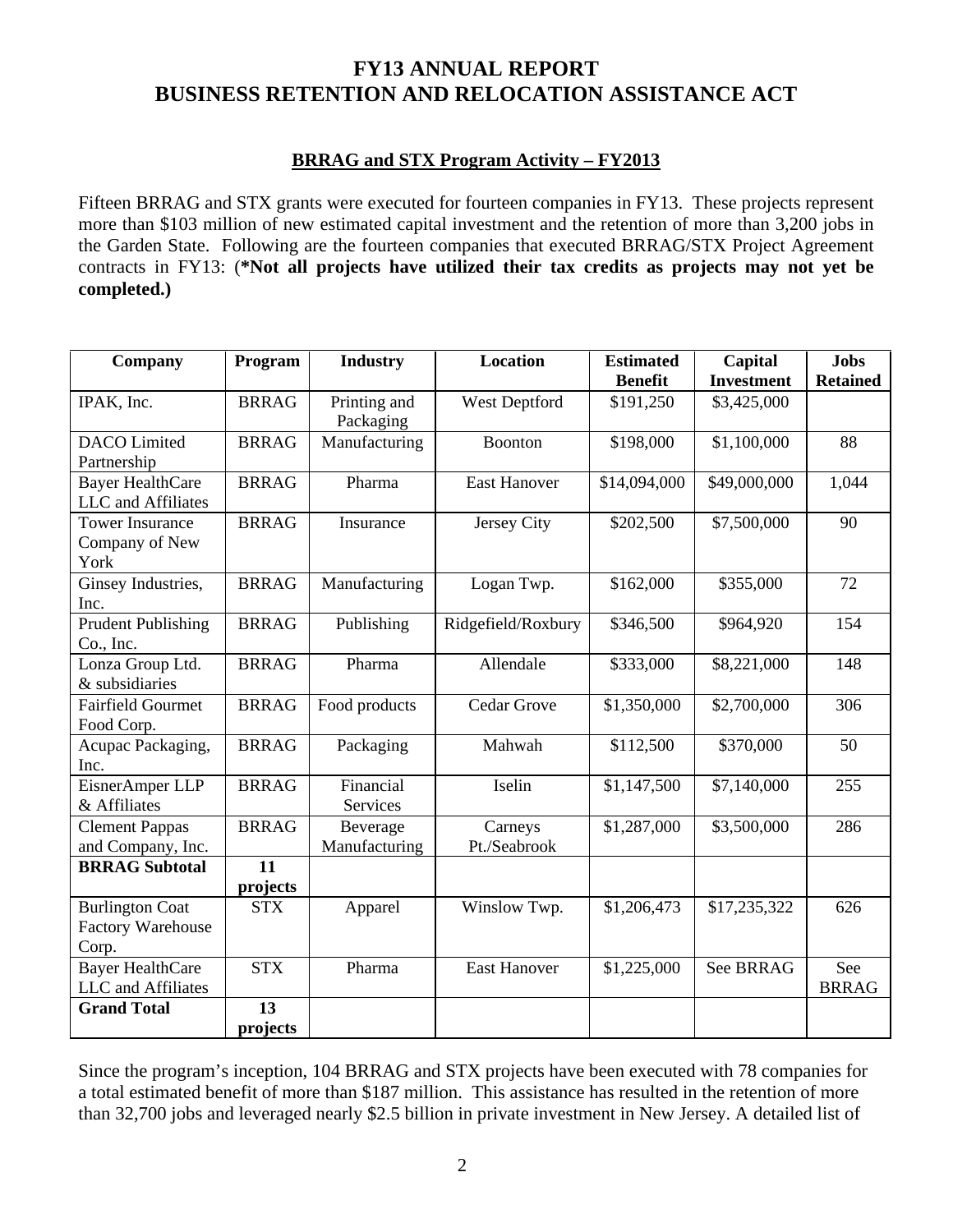cumulative activity for BRRAG and STX to date can be found in Exhibit A. Not all projects have utilized their tax credits as projects may not yet be completed.

## **Project Summaries - BRRAG/STX Project Agreements Executed in FY13**

- **IPAK, Inc.** a family owned and certified woman owned specialty printing and packaging company. IPAK specializes in structurally designing, manufacturing and fulfilling all components of a printed package. This project involves the relocation and retention of 119 jobs to a new facility in West Deptford. Pennsylvania also competed for this project.
- **DACO Limited Partnership** is engaged in the marketing, assembly, distribution and service of furniture, primarily ergonomic office seating solutions. This project involves the retention and relocation of 88 jobs to a new facility in Boonton. Pennsylvania also competed for this project.
- **Bayer HealthCare LLC and Affiliates** is a Germany-based global conglomerate with its core competencies in healthcare (consumer health, diabetes care, pharmaceuticals, and animal health), crop protection, environmental science/bioscience, and advanced material sciences. This project involves the relocation and retention of 1,044 employees to a new facility in East Hanover. New York also competed for this project.
- **Tower Insurance Company of New York** provides personal and commercial insurance to small to medium-sized businesses through its network of retail and wholesale agents. This project involves the relocation and retention of 90 jobs to a new facility in Jersey City. New York also competed for this project.
- **Ginsey Industries, Inc.** is a manufacturer and distributor of pet, baby, juvenile and adult home furnishings and bath accessories. This project involves the relocation and retention of 72 jobs to a new facility in Logan Township. Pennsylvania also competed for this project.
- **Prudent Publishing Co., Inc.** is a leading business-to-business mail order publisher of premium-quality personalized business Christmas, holiday, birthday and all-occasion greeting cards. This project involves the relocation and retention of 154 jobs in Ridgefield Park. New York also competed for this project.
- Lonza Group Ltd.  $\&$  subsidiaries is a world-wide supplier to the pharmaceutical, healthcare and life science industries. This project involves the retention of 148 jobs in Allendale. Georgia also competed for this project.
- **Fairfield Gourmet Food Corp.** doing business as David's Cookies, is engaged in the business of manufacturing and distributing high quality cookies and frozen cookie dough for the food service and co-branding industries, fresh baked cookies sold on the Internet. This project involves the retention and relocation of 306 jobs to a new facility in Cedar Grove. Florida also competed for this project.
- **Acupac Packaging, Inc.** is a contract manufacturer of single use, specialty products for medical applications, and for the personal care, cosmetics and home care industries. This project involves the retention of 50 jobs in Mahwah. New York also competed for this project.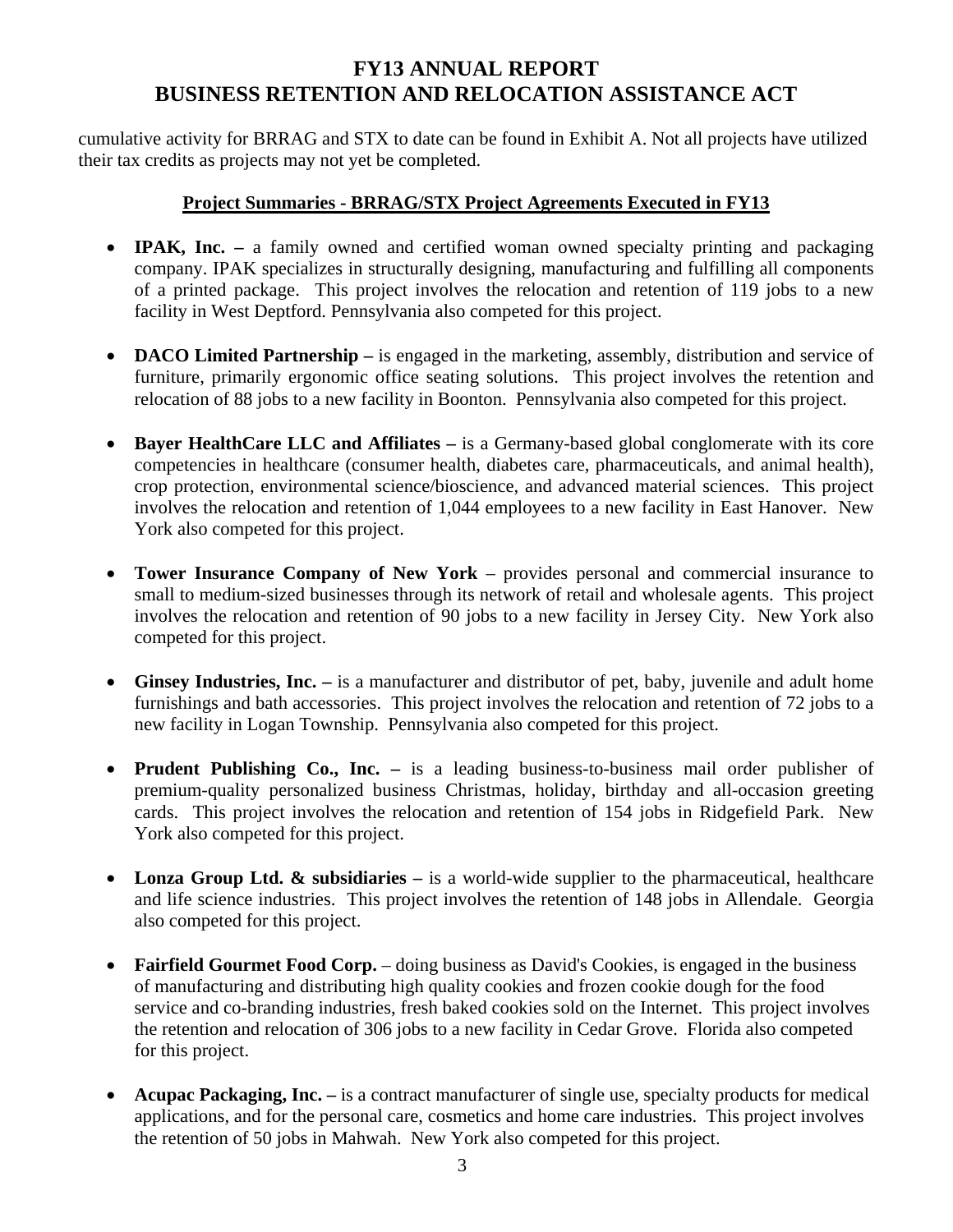- **EisnerAmper LLP & Affiliates** is a leading full-service accounting and advisory firm, and is among the largest in the United States. This project involves the retention and relocation of 255 jobs in Woodbridge. Pennsylvania and New York also competed for this project.
- **Clement Pappas and Company, Inc.** is a manufacturer of store brand ready-to-drink fruit and vegetable juices and a major producer of cranberry juices, drinks and sauces for distribution to retailers with private label and also to the food service trade. This project involves the retention of 286 jobs in Upper Deerfield. Pennsylvania also competed for this project.
- **Burlington Coat Factory Warehouse Corp.** is a nationally recognized retailer of branded apparel at discounted prices. This project involves the retention and relocation of 626 jobs to Florence. Pennsylvania also competed for this project.

# *1. BRRAG Tax Credit Certificate Transfer Program (Transfer Program)*

The Transfer Program allows companies with unused tax credits to sell those credits to other New Jersey businesses, provided that the taxpayer receiving the surrendered tax credits is not affiliated with the business that is surrendering its tax credits. The tax credits must be sold for at least 75 percent of the amount of the surrendered tax credit.

# **BRRAG Transfer Program Activity – FY2013**

There was one finalized BRRAG Transfer agreement in FY13.

|                       | <b>Seller</b><br><b>Value of Unused</b> |           | <b>Buver</b> | <b>Sale Price of</b><br><b>Tax Credit</b> | <b>Sale Price as</b><br>Percentage of<br><b>Original Value</b> |  |
|-----------------------|-----------------------------------------|-----------|--------------|-------------------------------------------|----------------------------------------------------------------|--|
| Consolidated<br>Group | <b>Services</b>                         | \$148,500 | Apple, Inc   | \$137,363                                 | 92%                                                            |  |

# *2. Urban Enterprise Zone Energy Sales & Use Tax Exemption for Manufacturers Program*

This program provides an exemption of sales and use tax for retail sales of electricity and natural gas and their transport for eligible manufacturing businesses located in a New Jersey Urban Enterprise Zone (UEZ). To qualify for the program, a business must meet the following eligibility criteria:

- Manufacturers must be located in a UEZ with 250 or more employees, half of whom must be directly employed in the manufacturing process or be a vertically integrated combination of businesses within a single Redevelopment Area manufacturing a single product that together employ at least 250 people, half of whom must be directly employed in a manufacturing process.
- Manufacturers must have UEZ certification and the electricity and natural gas must be consumed at the UEZ certified site.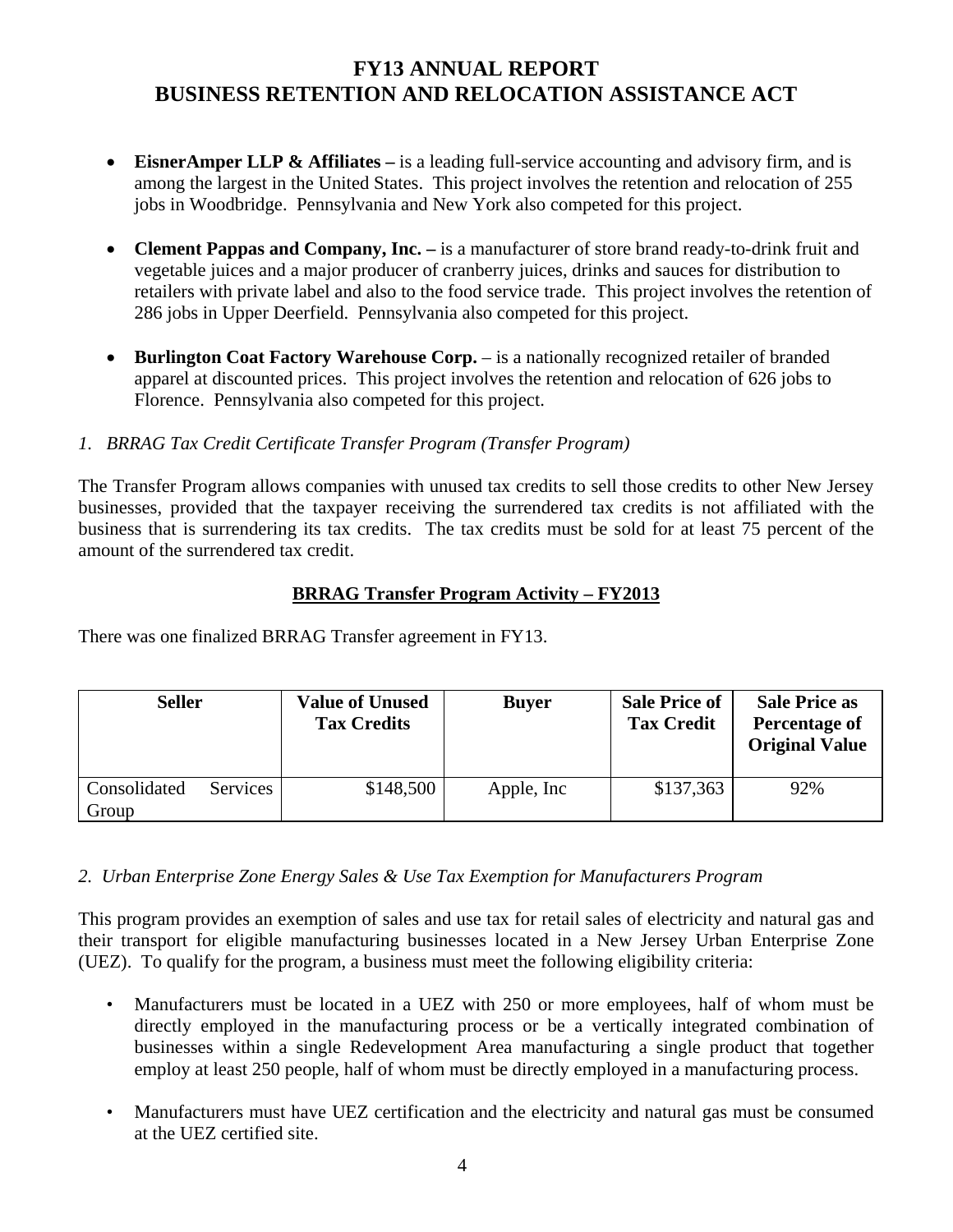# **Urban Enterprise Zone (UEZ) Energy Sales & Use Tax Exemption for Manufacturers FY13 Program Activity**

The following table identifies program participants at the conclusion of FY13 along with the estimated annual program benefit for each company:

| Company                    | UEZ                | County     | <b>Full-time</b><br><b>Jobs</b> | <b>Estimated</b><br><b>Annual Benefit</b> |  |
|----------------------------|--------------------|------------|---------------------------------|-------------------------------------------|--|
|                            |                    |            |                                 |                                           |  |
| Actavis Elizabeth          | Elizabeth          | Union      | 549                             | \$296,000                                 |  |
| Ardagh Glass Inc.          | <b>Bridgeton</b>   | Cumberland | 369                             | \$695,000                                 |  |
| <b>Avantor Performance</b> |                    |            |                                 |                                           |  |
| Materials                  | Phillipsburg       | Warren     | 306                             | \$243,800                                 |  |
| Church & Dwight            | Lakewood           | Ocean      | 284                             | \$144,200                                 |  |
| <b>Durand Glass</b>        |                    |            |                                 |                                           |  |
| Manufacturing              | Millville          | Cumberland | 640                             | \$918,600                                 |  |
| General Mills/Progresso    | Millville          | Cumberland | 409                             | \$230,200                                 |  |
| Gerresheimer Glass         | Millville/Vineland | Cumberland | 751                             | \$1,389,690                               |  |
| Nipro Glass Americas       |                    |            |                                 |                                           |  |
| Corp                       | Millville          | Cumberland | 300                             | \$333,000                                 |  |
| Nu-World Corporation       | Carteret           | Middlesex  | 350                             | \$28,000                                  |  |
| <b>OHM</b> Laboratories    | New Brunswick      | Middlesex  | 411                             | \$174,930                                 |  |
| Omni Baking Company        | Vineland           | Cumberland | 502                             | \$126,000                                 |  |
| <b>Tropical Cheese</b>     |                    |            |                                 |                                           |  |
| Industries                 | Perth Amboy        | Middlesex  | 259                             | \$45,000                                  |  |
| 12 companies               |                    |            | 5,130                           | \$4,624,420                               |  |

# 5. *Energy Sales Tax Exemption Program, Salem County*

Under this program, manufacturers in Salem County with 50 or more employees, at least 50 percent of whom are directly involved in the manufacturing process, are eligible for a sales tax exemption for electric and gas purchases.

The following chart identifies program participants and benefits provided in FY13.

### **Energy Tax Exemption Program, Salem County FY13 Program Activity**

| <b>Company</b>        | <b>Municipality</b> | <b>Full-Time</b> | <b>Estimated Annual Benefit</b> |
|-----------------------|---------------------|------------------|---------------------------------|
|                       |                     | <b>Jobs</b>      |                                 |
| Ardagh Glass Inc.     | Salem City          | 369              | \$789,100                       |
| J.E. Berkowitz, L.P.  | Oldmans             | 177              | \$60,100                        |
| Phoenix Glass, Corp   | Pittsgrove          | 62               | \$23,400                        |
| Siegfried (USA), Inc. | Pennsville          | 180              | \$110,000                       |
| 4 companies           |                     | 788              | \$982,600                       |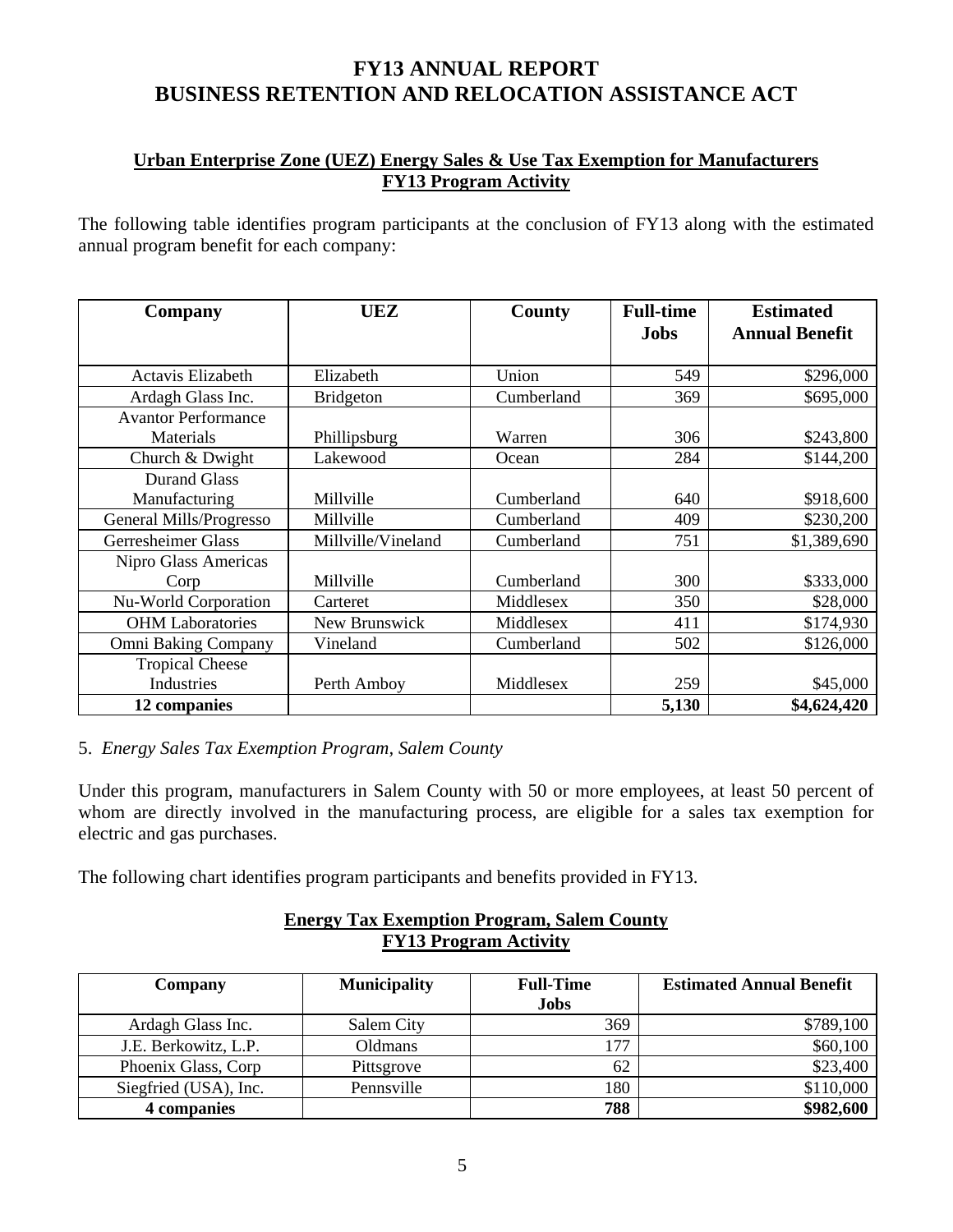#### **Exhibit A Business Retention and Relocation Assistance Grant Program** Executed Projects

|                                                         |                   | <b>Est BRRAG</b> |                        |                      |                           |                           |                              |                   |                      |                      |
|---------------------------------------------------------|-------------------|------------------|------------------------|----------------------|---------------------------|---------------------------|------------------------------|-------------------|----------------------|----------------------|
| <b>Company Name</b>                                     | Program Type      | Benefit          | <b>Est STX Benefit</b> | <b>Retained Jobs</b> | <b>Capital Investment</b> | Industry                  | <b>Relocation Site</b>       | County            | <b>Executed Date</b> | <b>Approval Date</b> |
| Verizon                                                 | BRRAG, STX        | 1,155,000        | 1,296,000              |                      | 200.000.000               | Telecom                   | Basking Ridge                | somerset          | 2/2/0                | 2/2/0                |
| itigroup NA                                             | BRRAG, STX        | 1,260,000        | 1,111,300              | 855                  | 133,000,000               | Financial Services        | Warren                       | somerset          | 3/2/0                | 3/2/05               |
| Celgene                                                 | BRRAG, STX        | 345,800          | 81,096                 | 266                  | 4.900,000                 | <b>Biotech</b>            | Summit                       | Inion             | 4/6/0                | 4/6/05               |
| Novartis #1                                             | BRRAG, STX        | 810,000          | 1,142,400              | 540                  | 47,600,000                | Pharma                    | East Hanover                 | Morris            | 4/6/0                | 4/6/05               |
| Mellon LLC                                              | <b>BRRAG</b>      | 1,099,500        |                        | 733                  | 19,000,000                | inancial Services         | ersey City                   | <b>Iudson</b>     | 5/4/0                | 5/4/0                |
| ingular (AT&T)                                          | BRRAG, STX        | 1,659,000        | 157,632                | 1106                 | 6,568,000                 | Felecom                   | Parsippany                   | Morris            | 5/4/0                | 5/4/0                |
| ernst & Young                                           | BRRAG, STX        | 1,503,000<br>s   | 2,165,145              | 1002                 | 56,045,000                | <b>Business Services</b>  | Secaucus                     | <b>Iudson</b>     | 5/4/05               | 5/4/0                |
| Medarex                                                 | BRRAG, STX        | 390,000          | 960,000                | 300                  | 40,000,000                | <b>Biotech</b>            | Bloomsbury                   | Hunterdor         | 5/4/0                | 5/4/0                |
| McMaster-Carr                                           | <b>BRRAG</b>      | 855,000          |                        | 570                  | 41,500,000                | Distribution/Warehouse    | Washington Twp               | Mercer            | 6/1/0                | 6/1/0                |
| lisai, Inc.                                             | BRRAG, STX        | 325,500          | 677,820                | 250                  | 31,000,000                | <sup>2</sup> harma        | Woodcliff Lake               |                   | 6/1/0                | 6/1/0                |
|                                                         |                   | s                | 336,600                |                      |                           |                           |                              | 3ergen            |                      | 6/1/0                |
| SP Management & Building Materials Corp                 | 3RRAG, STX        | 1,305,000        |                        | 870                  | 14,000,000                | Mfg/R&D                   | Wayne/Parsippany             | Morris            | 6/1/0                |                      |
| Rhodia                                                  | <b>RRAG</b>       | 408,200          |                        | 314                  | 2,000,000                 | Vlfo                      | Cranbury                     | Middlesex         | 7/13/0               | 7/13/0               |
| adbury Adams                                            | BRRAG, STX        | 349,700          | 155,37                 | 269                  | 8,300,000                 | <b>Confection Mfg</b>     | Parsippany                   | Morris            | 7/13/05              | 7/13/0               |
| Novartis #2                                             | BRRAG, STX        | 750,000          | 2,208,840              | 500                  | 147,000,000               | harma                     | East Hanover                 | Morris            | 10/5/0               | 10/5/0               |
| MetLife                                                 | BRRAG, STX        | 3,462,000        | 734,400                | 2308                 | 36,000,000                | inancial Services         | Bridgewater                  | somerset          | 2/1/00               | 2/1/00               |
| Bed Bath & Beyond                                       | <b>BRRAG, STX</b> | 750,000          | 691,200                | 500                  | 15,000,000                | <b>Distribution</b>       | Woodbridge                   | Middlesex         | 6/7/0                | 6/7/0                |
| Novartis #3                                             | BRRAG, STX        | ,588,500         | 11,060,671             | 1059                 | 538,300,000               | harma                     | East Hanover                 | Morris            | 6/7/0                | 6/7/0                |
| Deloitte & Touche                                       | BRRAG, STX        | 1,233,000        | 1,010,331              | 822                  | 39,161,000                | inancial Services         | TBD                          | Morris            | 7/24/00              | 7/24/00              |
| ouis Berger Group                                       | <b>BRRAG</b>      | 370,800          |                        | 309                  | 1,000,000                 | Ingineering Services      | Morristown                   | Morris            | 9/14/00              | 9/14/00              |
| Bayer                                                   | 3RRAG, STX        | 448,000          | 1,225,000              | 320                  | 35,500,000                | <sup>3</sup> harma        | Wayne                        | assaic            | 9/14/00              | 9/14/0               |
| Maidenform                                              | <b>BRRAG</b>      | 302,400          |                        | 250                  | 500,000                   | <i><b>Apparel</b></i>     | selin                        | Middlesex         | 10/18/00             | 10/18/00             |
| Novo Nordisk                                            | BRRAG, STX        | 420,000<br>s     | 1,387,680              | 300                  | 20,000,000                | <sup>&gt;</sup> harma     | Plainsboro                   | Middlesex         | 6/21/0               | 6/21/0               |
| <b>MRS</b> Associates                                   | <b>BRRAG</b>      | 360,000          |                        | 300                  | 3,152,000                 | Collection Services       | Cherry Hill                  | Camden            | 1/16/08              | 1/16/08              |
| <b>KS</b> Engineers                                     | 3RRAG             | 101,200          |                        | 92                   | 300,000                   | ivil Engineering          | Newark                       | issex             | 6/10/09              | 10/15/200            |
| Dr. Leonard's Healthcare Corp                           | 3RRAG             | 88,800           |                        | 80                   | 500,000                   | <b>Iealthcare</b>         | Edison                       | Middlesex         | 7/26/0               | 2/10/2009            |
| Global Aerospace                                        | <b>BRRAG</b>      | 176,400          |                        | 147                  | 850,000                   | Insurance                 | Madison                      | Morris            | 8/11/09              | 3/10/2009            |
| Abbott Point of Care                                    | <b>BRRAG</b>      | 246,400          |                        | 176                  | 3,000,000<br>s            | Medical Device            | Princeton                    | Mercer            | 9/24/09              | 3/25/2008            |
| nVentiv Health                                          | <b>BRRAG</b>      | 519,000          |                        | 346                  | 9,500,000                 | harma                     | Franklin Township            | somerset          | 10/14/09             | 5/21/2008            |
|                                                         | 3RRAG             | 89,700           |                        | 69                   | 7,500,000                 |                           |                              | <b>Ocean</b>      | 11/24/09             | 6/18/2008            |
| American Van Equipment<br>Wyndham Worldwide Corporation | BRRAG, STX        | 1.557.000        | 584.498                | 1038                 | 16,372,500                | equip Mfg                 | .akewood                     | Morris            | 12/17/09             | 7/24/200             |
|                                                         | <b>BRRAG</b>      | 62,400           |                        | 52                   |                           | lospitality               | Parsippany                   | Middlesex         | 1/5/10               | 8/11/2009            |
| <b>Direct Cabinet Sales</b>                             |                   |                  |                        |                      | 682,880                   | Cabinetry                 | S. Brunswick                 |                   |                      |                      |
| The Chubb Corporation                                   | STX.              |                  | 28,956,550             | 1,300                | 413,665,000               | nsurance                  | Readington                   | Hunterdor         | 1/14/1               | 12/8/0               |
| ImClone Systems                                         | 3RRAG             | 350,000          |                        | 250                  | 18,900,000                | Biotech                   | Branchburg                   | somerset          | 2/10/1               | 3/5/200              |
| Diversified Foam Products                               | <b>BRRAG</b>      | 78,000           |                        | 60                   | 4,125,000                 | Mfg                       | Woolwich Twp                 | Gloucester        | 4/22/10              | 7/14/2009            |
| Williams Sonoma Direct                                  | 3RRAG             | 129,600          |                        | 108                  | 1,500,000                 | Warehouse/Distribution    | TBD                          | ГBD               | 5/12/10              | 10/13/200            |
| <b>Burlington Coat Factory</b>                          | <b>BRRAG</b>      | 72,000           |                        | 60                   | 475,000                   | <i><b>Apparel</b></i>     | Edgewater Park               | 3urlington        | 5/27/1               | 12/8/200             |
| <b>ID</b> Systems                                       | <b>BRRAG</b>      | 60,500           |                        | 55                   | 400,000                   | Electronics               | TBD                          | <b>FBD</b>        | 6/14/10              | 8/11/2009            |
| Pinnacle Foods Group                                    | 3RRAG             | 186,200<br>s     |                        | 133                  | 4,670,000                 | ood Mfg                   | Cherry Hill                  | Camden            | 6/16/10              | 3/9/201              |
| <b>Pitney Bowes</b>                                     | <b>BRRAG</b>      | 187,200<br>s     |                        | 156                  | 5,000,000                 | Mailing/Shipping          | Newark                       | issex             | 7/8/10               | 8/11/2009            |
| Watson Pharmaceuticals                                  | <b>BRRAG</b>      | 289,800          |                        | 207                  | 12,200,000                | Pharma                    | Parsippany                   | Morris            | 7/27/10              | 10/13/2009           |
| PNY Technologies                                        | BRRAG, STX        | 455,000          | 636,488                | 325                  | 28,580,000                | lec. Device Mfg           | Parsippany                   | Morris            | 7/30/1               | 2/9/201              |
| Inited Parcel Service #1                                | 3RRAG             | 1,111,500        |                        | 741                  | 2,800,789                 | Distribution              | Wayne                        | Passaic           | 8/26/10              | 4/13/2010            |
| <b>IDL</b> TechniEdge                                   | <b>BRRAG</b>      | 93,500           |                        | 85                   | Ś<br>152,500              | <b>Tool Mfg</b>           | Maplewood                    | issex             | 9/21/1               | 10/13/200            |
| Elephant Group, dba Saveology.com                       | <b>BRRAG</b>      | 165,000          |                        | 150                  | 250,000                   | Professional Services     | South Plainfield             | Middlesex         | 2/7/201              | 1/13/200             |
| Marine Container Services Inc                           | <b>BRRAG</b>      | 59,400           |                        | 54                   | 60,000                    | ogistics                  | TRD                          | <b>FBD</b>        | 2/8/201              | 10/12/201            |
| conopco/Unilever                                        | BRRAG, STX        | 627,200          | 1,519,252              | 448                  | 78,100,000                | ood Mfg                   | Englewood Cliffs             | 3ergen            | 2/14/201             | 9/14/0               |
| Mednet Healthcare Technologies Inc.                     | <b>BRRAG</b>      | 79,200           |                        | 66                   | 710,000                   | Medical Device            | TBD                          | TBD               | 2/16/201             | 9/16/2010            |
| Jefferies & Company, Inc.                               | <b>BRRAG</b>      | 317,200          |                        | 244                  |                           | <b>Investment Banking</b> | ersey City                   | Hudson            | 5/24/201             | 12/14/2010           |
| Medin Corp                                              | <b>BRRAG</b>      | 142,800          |                        | 119                  | 1,250,000                 | Medical Device Mfg        | Paterson                     | Passaic           | 10/17/201            | 8/11/2009            |
| <b>SYNNEX</b> Corporation                               | 3RRAG             | 202,500          |                        | 90                   | 1,700,000                 | <b>Business Services</b>  | TBD                          | ГBD               | 12/16/2011           | 4/12/2011            |
| Rosetta Marketing Group, LLC                            | 3RRAG             | 371,250          |                        | 165                  | 1,396,000                 | Marketing                 | TBD                          | <b>FBD</b>        | 12/20/201            | 5/13/201             |
| Ferraro Foods Inc. and Affilates                        | 3RRAG             | 1,129,500        |                        | 251                  | 4,100,000                 | ood Distribution          | Piscataway "Existing Locatio | Middlesex         | 12/28/201            | 3/8/201              |
|                                                         | <b>BRRAG</b>      | 328,500          |                        |                      | 6,000,000                 |                           | TBD                          | <b>FBD</b>        |                      | 5/13/2011            |
| Aeropostale, Inc.                                       |                   | s.               |                        | 146                  |                           | Apparel                   |                              | <b>FBD</b>        | 12/29/2011           |                      |
| Bracco Diagnostics, Inc (BDI)                           | 3RRAG             | 398,250          |                        | 177                  | 4,500,000                 | Medical Device            | TBD                          |                   | 1/18/201             | 2/8/201              |
| Mission Solutions, LLC                                  | 3RRAG             | 3,746,250        |                        | 555                  | 11,635,300                | Software Engineering      | TBD                          | ГBD               | 1/20/201             | 4/12/2011            |
| The Dun and Bradstreet Corporation                      | 3RRAG             | 2,700,000        |                        | 602                  | 4,980,000                 |                           | TBD                          | <b>FBD</b>        | 1/26/2012            | 10/11/2011           |
| EMX, LP and subsidiaries                                | 3RRAG             | 981,000          |                        | 327                  | 1,300,000                 | <b>Billing Services</b>   | TBD                          | <b>FBD</b>        | 2/22/201             | 5/13/201             |
| Church & Dwight                                         | BRRAG, STX        | 13,554,000       | 2,520,000              | 1004                 | 79,500,000                |                           | Princeton/Ewing              | Mercer            | 3/5/201              | 6/14/2011            |
| xcalibur Group Inc.                                     | 3RRAG             | 159,750          |                        | 71                   | 700,000                   |                           | Perth Amboy                  | Middlesex         | 3/20/201             | 3/8/201              |
| JBS Financial Services and related entities             | 3RRAG             | 27,000,000       |                        | 2000                 | 57,885,000                | <b>Financial Services</b> | ersey City/Weehawken         | Hudson            | 3/22/201             | 7/14/201             |
| Realogy Corporation                                     | BRRAG, STX        | 10,721,250<br>s  | 1,552,467              | 953                  | 25,060,000                |                           | Madison/Mt. Laurel           | Morris/Burlington | 5/13/2012            | 4/12/2011            |